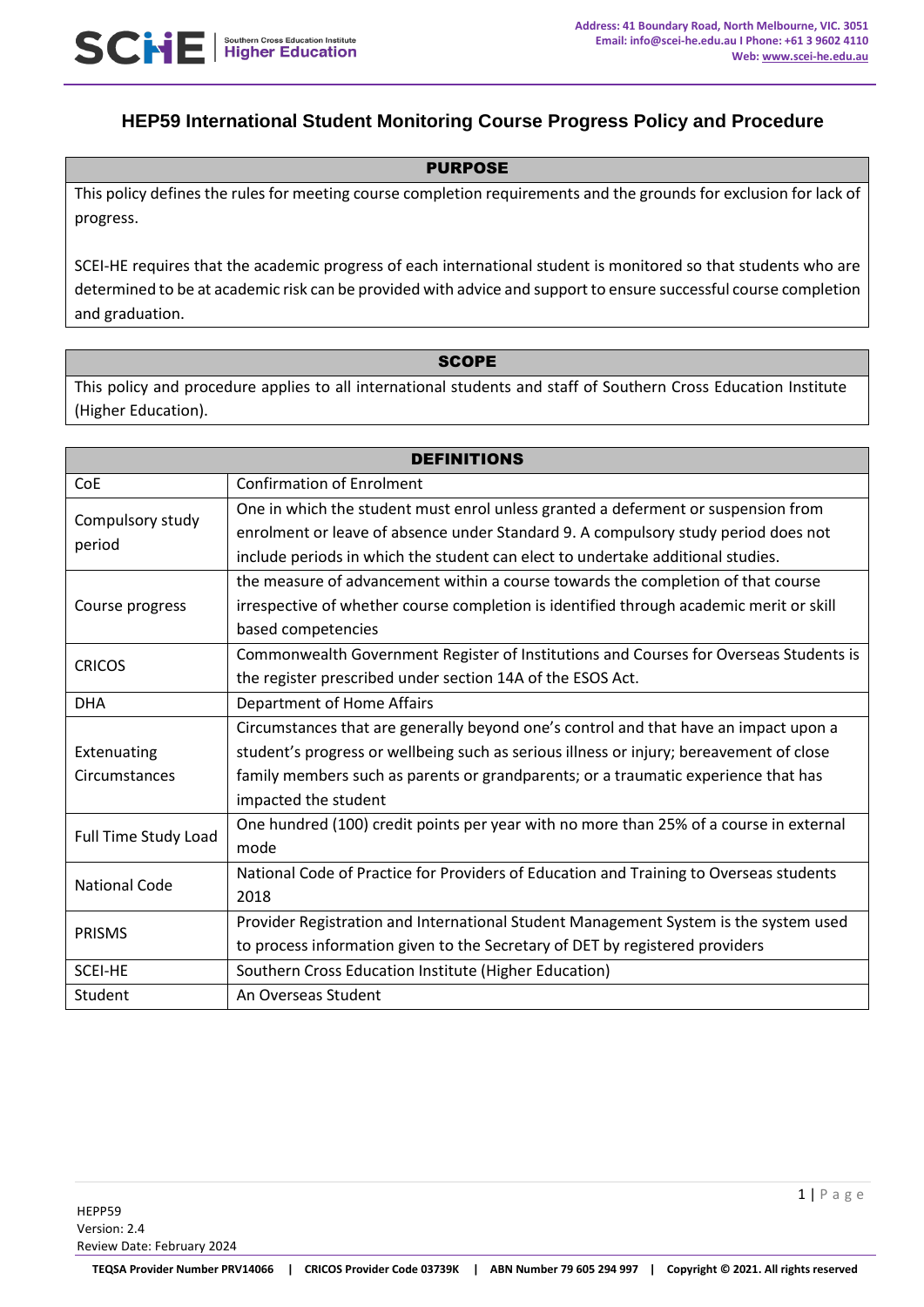

## **POLICY**

- 1. SCEI-HE will monitor the progress of each student and take appropriate steps to maximise the opportunity for each student to graduate.
- 2. Students must meet the requirements of a course and complete the course within the duration specified in the Confirmation of Enrolment
- 3. SCEI-HE will ensure all international students will not exceed the allowable portion of online or distance learning as specified in Standard 8.2 of the National Code.

## PROCEDURE

### **1. Monitoring course progression**

- 1.1. International students are expected to complete their course in the requisite number of semesters for a student undertaking a full-time load (the approved course duration).
- 1.2. The Course Coordinator will monitor the progress of international students at the end of each semester to determine if satisfactory progress is being achieved.
- 1.3. International students are required to pass at least 50% of the subjects undertaken each semester, in order to progress satisfactorily and maintain a full time study load.
- 1.4. International students who fail 50% or more subjects in a semester will result in a review of academic performance.
- 1.5. International students who fail 50% or more subjects in two consecutive semesters are at risk of failing to meet course progression requirements which is a breach of visa conditions.

## 2. **Unsatisfactory course progress**

- 2.1. Where the Course Coordinator has assessed an international student as not achieving satisfactory course progress, the student will be provided a warning letter and required to meet with the Student Welfare Officer to discuss the reasons for unsatisfactory progress and to document strategies to meet expected academic standards.
- 2.2. The international student may receive up to two warning letters before being notified in writing of the intention to report to the Department of Home Affairs through PRISMS. The written notice will advise the student that they are able to appeal the decision under the provisions of this policy and that the student has 20 working days in which to do so.
- 2.3. If the student chooses not to appeal or the student's appeal is unsuccessful, SCEI-HE will notify the Department of Home Affairs through PRISMS as soon as possible. An international student will not be reported until all grievance and appeals processes have been exhausted.

## 3. **International Students - Intervention Strategy**

- 3.1. The Intervention Strategy is implemented when a student is identified as being "At risk of not making satisfactory course progress" or making "Unsatisfactory course progress for the study period" and activated within the first four (4) weeks of the following study period.
- 3.2. Once SCEI-HE identifies that a student is at risk of making unsatisfactory course progress before the end of the study period, it will implement its intervention strategy as early as practicable.
- 3.3. The Student Welfare Officer will activate the intervention strategy by:
	- 3.3.1. Contacting the student by telephone and email to arrange for an appointment.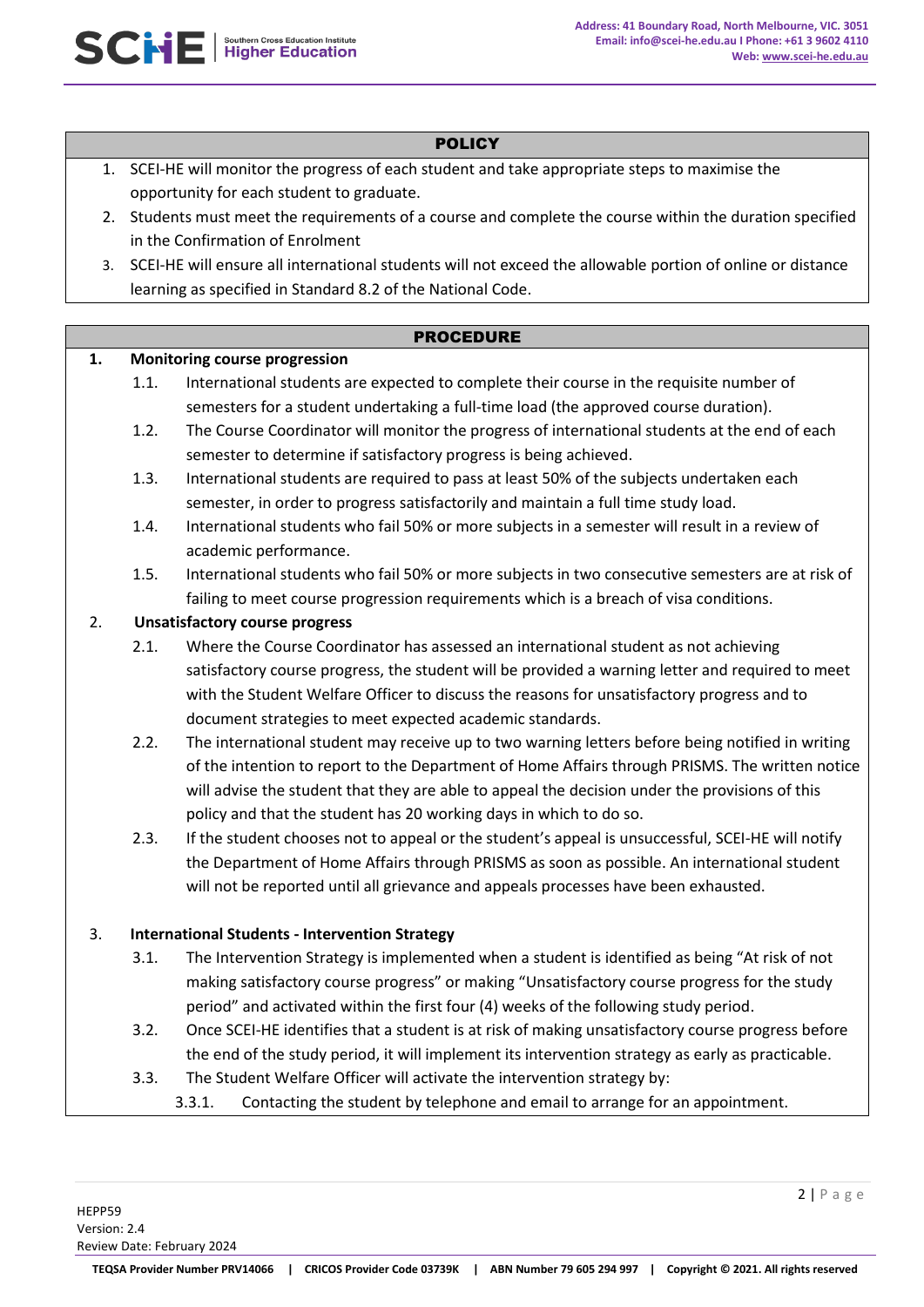

- 3.3.2. Should contact not be made and the student fails to attend at the beginning of the next study period, he/she will be deemed to be in breach of their Visa requirements and may be reported to the Department of Home Affairs.
- 3.3.3. Recording all attempted and successful contact in the student's file in the Student Management System.
- 3.3.4. Meeting the student to discuss reasons underpinning unsatisfactory course progress.
- 3.3.5. Offering counselling/support/advice with a view to improving the student's academic progress.
- 3.3.6. Setting reasonable boundaries and or timeframes on a case by case basis (if so required) to which the student must adhere. Reasonable boundaries and or deadlines include:
	- 3.3.6.1. timeframes set by the Student Welfare Officer by which assessments must be submitted ensuring all evidence of constraints and impediments are considered.
	- 3.3.6.2. timeframes by which documented evidence such as valid medical certificates, airline tickets and death notices must be submitted (in English).
	- 3.3.6.3. timeframes indicative of good intent with regard to academic progress.
- 3.3.7. Communicating timeframes and outcomes with the Course Coordinator and academic staff.
- 3.3.8. Documenting all outcomes of student contact including discussions, actions and outcomes in the student's file in the Student Management System.
- 3.4. Successful intervention is indicative of a marked and lasting improvement in academic progress.
- 3.5. For intervention to be deemed unsuccessful, a student typically has not adhered to timeframes and or requirements as set out in the intervention strategy and will, as a result, be at an increased risk of not meeting course progress requirements.
- 3.6. SCEI-HE's intervention strategy includes provision for:
	- 3.6.1. where appropriate, advising students on the suitability of the course in which they are enrolled;
	- 3.6.2. assisting students by advising of opportunities for the students to be reassessed for assessments they had previously failed; and
	- 3.6.3. advising students that unsatisfactory course progress in two consecutive study periods for a course will lead to the student being reported to the Department of Home Affairs depending on the outcome of any appeals process.

## **4. Extension of Enrolment**

- 4.1. Standard 8 (specifically 8.16) of the National Code states that the SCEI-HE may only extend the duration of a student's enrolment where it is clear that the student will not complete the course within the expected duration.
- 4.2. Without limitation, the following circumstances may be valid reasons for allowing CoE extensions:
	- 4.2.1. A student has been identified as 'At Risk', or 'unsatisfactory course progression' and been approved for a reduced study load as part of an intervention strategy, and as a result requires an extension CoE to complete the course;
	- 4.2.2. A student has been approved for a deferment or temporary suspension on the basis of extenuating or compassionate circumstances in accordance with the **HEPP58 Deferring, Suspending or Cancelling Student Enrolment Policy and Procedure**, and Standard 8.16.1 of the National Code 2018, as assessed on the basis of demonstrable evidence and, as a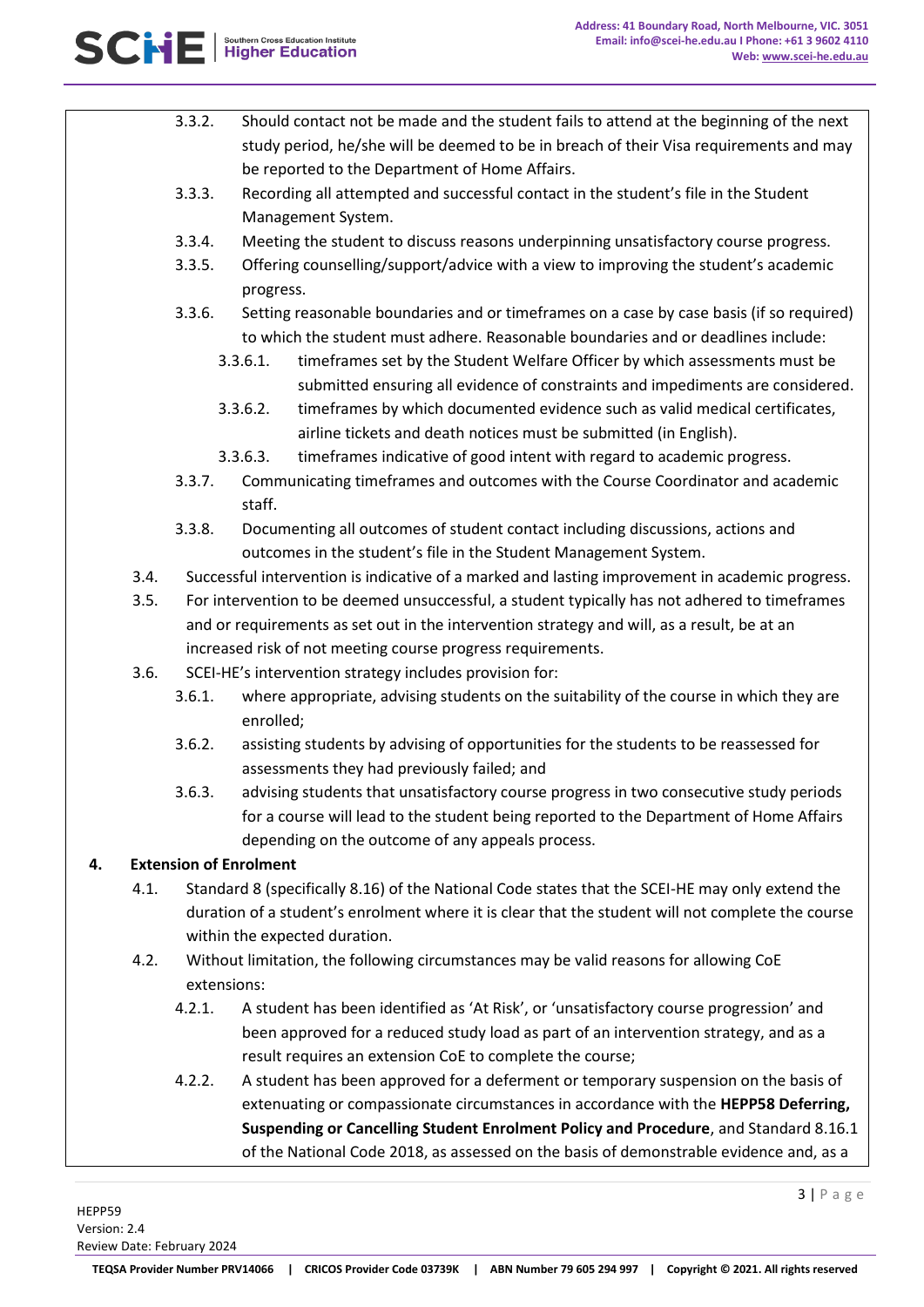result, requires an extension of course duration for the period of absence to complete the course;

### 5. **Reporting**

- 5.1. If SCEI-HE identifies a student as not making satisfactory course progress in a second consecutive compulsory study period in a course, SCEI-HE will notify the student of its intention to report them to the Department of Home Affairs for unsatisfactory progress.
- 5.2. The written notice (of intention to report the student for unsatisfactory progress) must inform the student that he or she is able to access SCEI-HE's **HEPP03 Student Complaint and Grievance Policy and Procedure** and that the student has 20 working days in which to do so. A student may appeal on the following grounds:
	- 5.2.1. SCEI-HE's failure to record or calculate a student's marks accurately; or
	- 5.2.2. compassionate or compelling circumstances; or
	- 5.2.3. SCEI-HE has not implemented its intervention strategy and other policies according to its documented policies and procedures that have been made available to the student.
- 5.3. If a student chooses not to appeal, then they shall be reported as indicated.
- 5.4. A copy of all letters, details of phone calls made, emails and any other reports and correspondence will be retained in the student's administration file.

### 6. **Appeals**

- 6.1. A student may appeal against a decision made under this policy.
- 6.2. Appeals must be made as prescribed in **HEPP03 Student Complaint and Grievance Policy and Procedure** and **HEPP05 Academic Appeals Policy and Procedure**.

### RELATED DOCUMENTS

HEPP03 Student Complaint and Grievance Policy and Procedure

HEPP05 Academic Appeals Policy and Procedure

HEPP29 Student Progress and Exclusion Policy and Procedure

HEPP58 Deferring, Suspending or Cancelling Student Enrolment Policy and Procedure

### LEGISLATIVE CONTEXT

Education Services for Overseas Students (ESOS) Act 2000

The National Code of Practice for Registration Authorities and Providers of Education and Training to Overseas Students 2018, known as 'the National Code 2018' Standard 8 (specifically 8.8)

## RESPONSIBILITIES

### **Course Coordinator and The Dean**

- Monitor students' progress and arrange for the provision of Student Welfare support to students deemed 'at risk';
- Consider applications from students who continue to be deemed 'at risk'
- Work with the Student Welfare Officer to put in place an Intervention Strategy where a student is identified 'at risk' or 'unsatisfactory course progress'
- Notify students of the intent to report to the Department of Home Affairs, through PRISMS, for unsatisfactory progress and if the student fails to appeal or the appeal is unsuccessful.